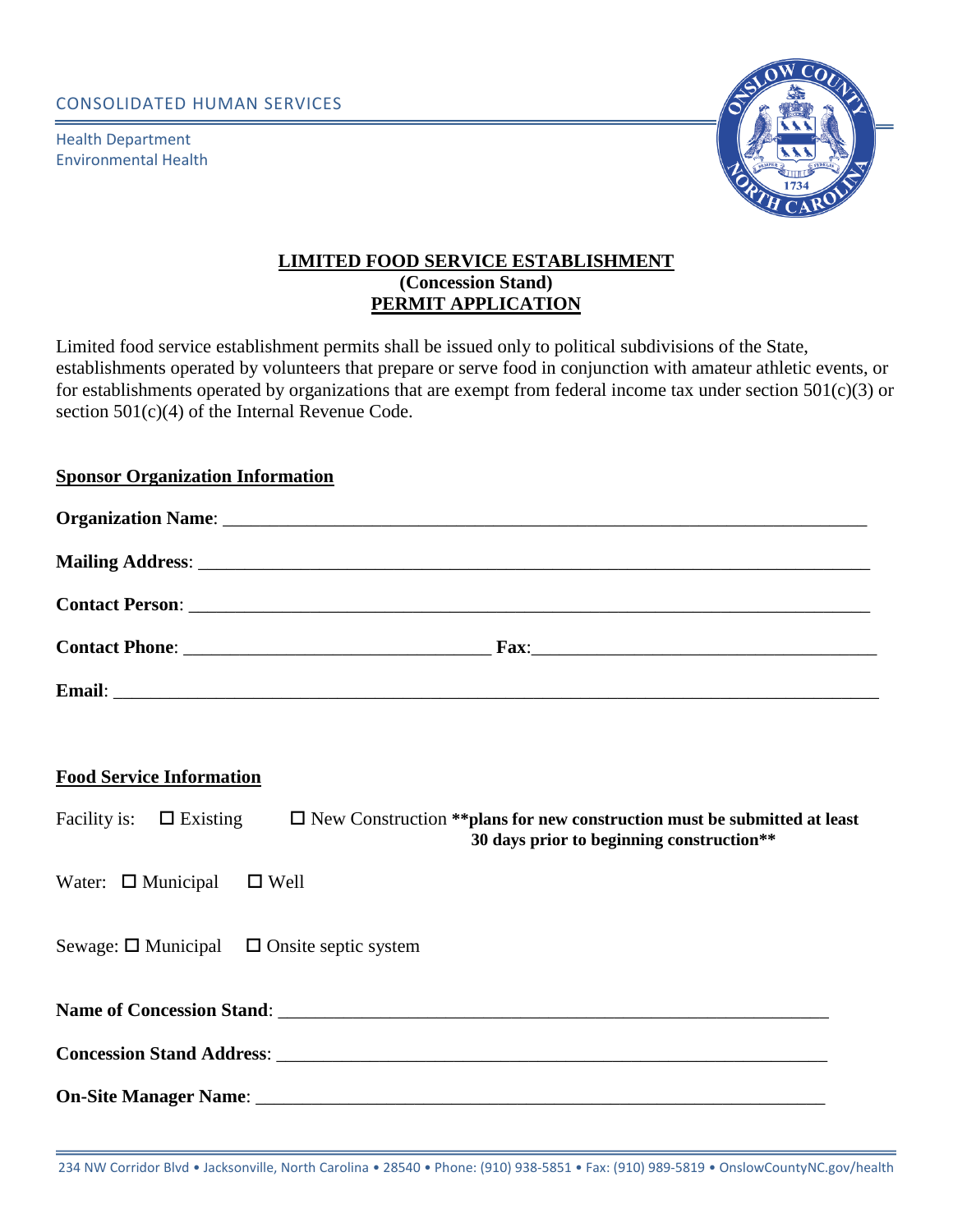| Proposed Menu (list all items, including condiments): ___________________________ |
|-----------------------------------------------------------------------------------|
|                                                                                   |
|                                                                                   |

**STATEMENT: I understand I am responsible for submitting application and fees yearly, at least 30 days prior to commencing operations.** I also understand a valid operations permit is required yearly from the Onslow County Health Department to open and operate this facility. An operations permit may be issued after this application and supporting documents have been reviewed and approved. A permit may be issued when all of the requirements of the North Carolina 15A NCAC 18A .2600 *"Rules Governing the Food Protection and Sanitation of Food Establishments"* have been met.

**All information provided in this application is correct and I fully understand that any deviation without prior approval from the Onslow County Health Department may nullify this approval.**

**Signature(s): \_\_\_\_\_\_\_\_\_\_\_\_\_\_\_\_\_\_\_\_\_\_\_\_\_\_\_\_\_\_\_\_\_\_\_\_\_\_\_\_\_\_\_\_\_\_\_\_\_\_\_\_\_\_\_\_\_\_\_\_\_\_\_\_\_**

\_\_\_\_\_\_\_\_\_\_\_\_\_\_\_\_\_\_\_\_\_\_\_\_\_\_\_\_\_\_\_\_\_\_\_\_\_\_\_\_\_\_\_\_\_\_\_\_\_\_\_\_\_\_\_\_\_\_\_\_\_\_\_\_\_ **Organizer(s), Sponsor (s), or Responsible Representative(s)**

Date: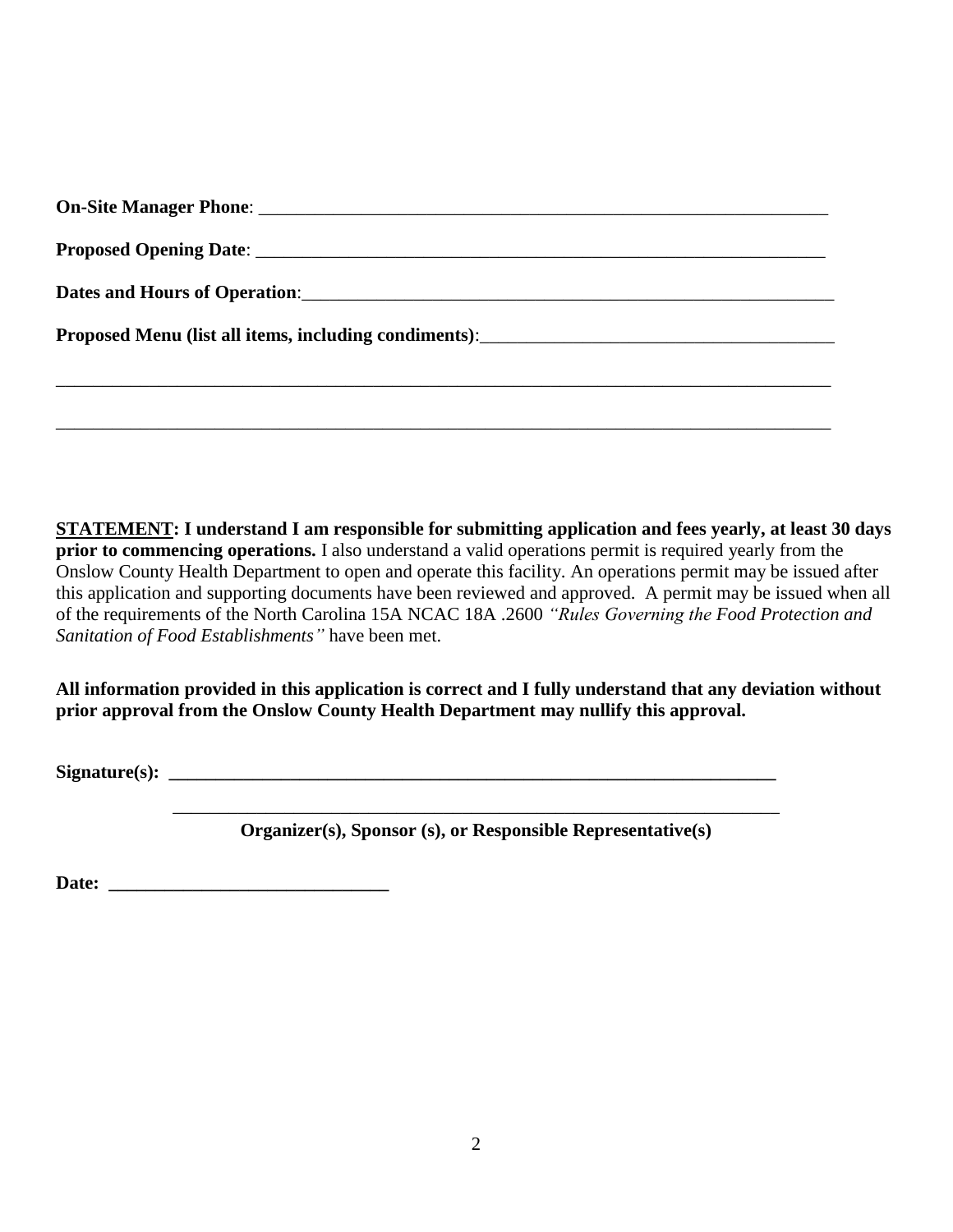**Please provide a drawing layout of the limited food service establishment's equipment, storage, sink(s), and counter space in the box below.**

Front

**\*\*\*\*\*\*\*\*\*\*\*\*\*\*\*\*\*\*\*\*\*\*\*\*\*\***

**Approval of these plans and specifications by the Onslow County Health Department does not indicate compliance with any other federal, state, or local code, law, or regulation that may be required; and does not cover any aspects of construction regulated by other jurisdictions. It also does not constitute endorsement or acceptance of the completed establishment (structure or equipment). A preopening inspection of the establishment, with equipment in place, will be necessary to determine if it complies with the local and state laws governing food service establishments.**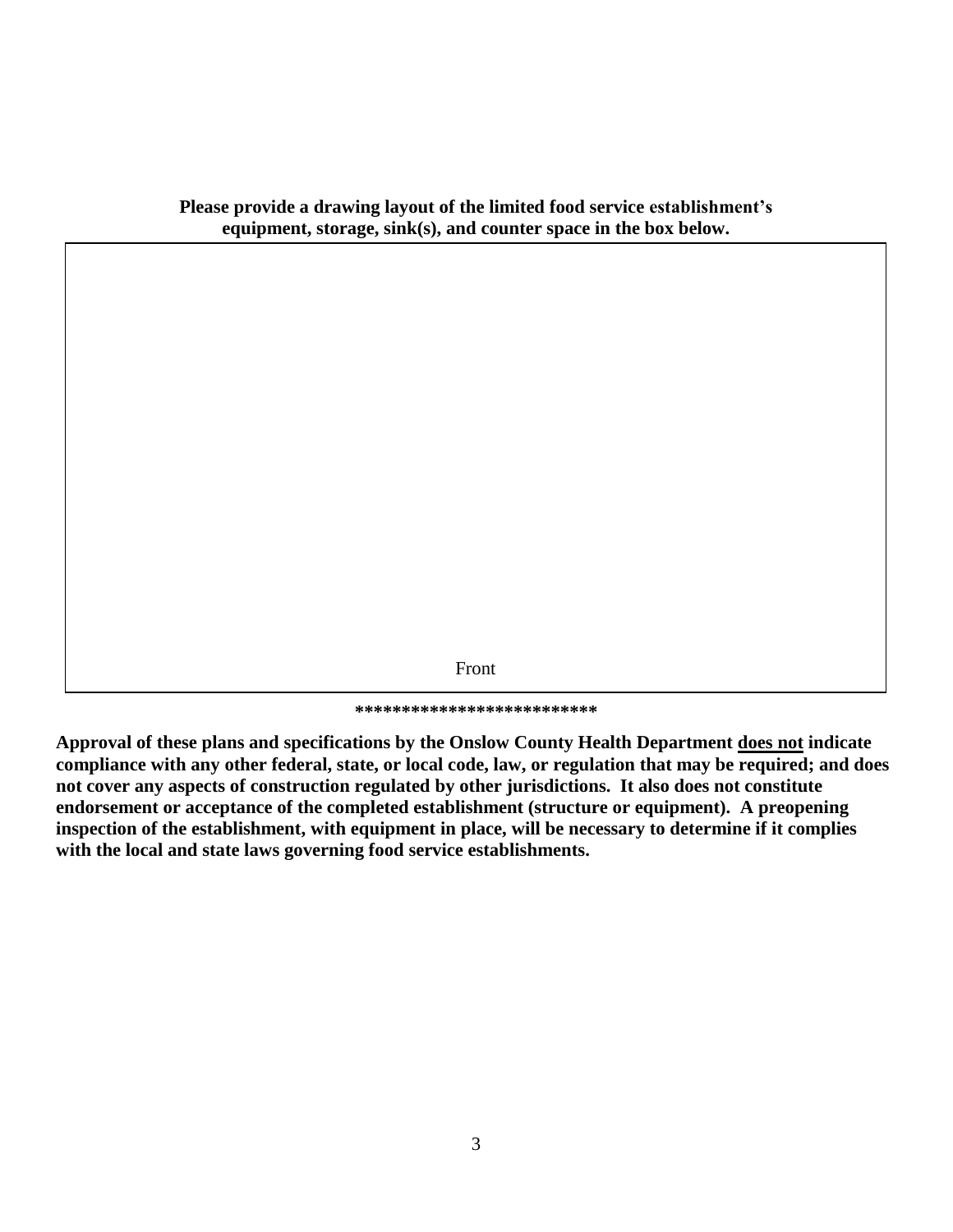# **CHECKLIST**

- **Completed Application**
- **Proposed Menu**
- $\Box$  Dates and times of operation
- $\Box$  Game schedule(s)
- Drawing of facility layout. Drawing must show all food service equipment (including sinks). Each piece of equipment shown on drawing must be labeled
- \$75.00 check made payable to **"Onslow County Health Department"** for permit fee